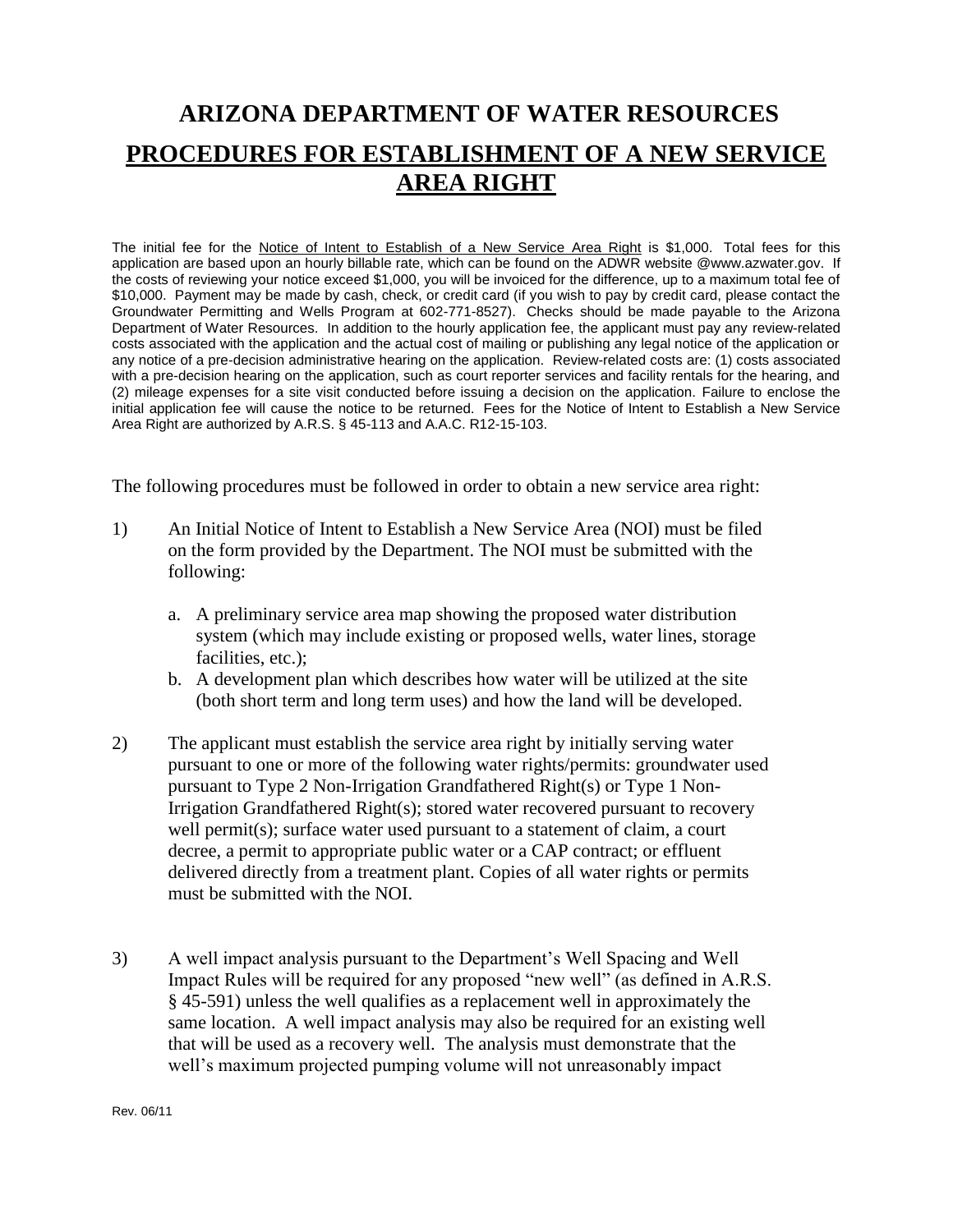surrounding land or other water users and that the well meets all other requirements in A.R.S. §§ 45-591 through 604.

- 4) The applicant must establish service to at least one customer/connection with water pursuant to one or more of the water rights/ permits listed in paragraph 2 below if the applicant is one of the following entities:
	- a. City;
	- b. Town;
	- c. Private Water Company regulated by the Arizona Corporation Commission  $(ACC):$
	- d. District established pursuant to A.R.S. Title 48 and authorized by law to serve groundwater for non-irrigation use.

In addition, the applicant must have an active designation of assured water supply or a pending application for a designation of assured water supply; or the development plan submitted with the NOI must include a development for which a certificate of assured water supply is active or pending. The customer/connection can come from residential or non-residential uses as more fully described in paragraph 8 below. If the applicant is a private water company, all proposed uses must be located within the established boundaries of the applicant's Certificate of Convenience and Necessity (CCN) as approved by the ACC. If the applicant is a district formed under Title 48, all proposed uses must be located within the established boundaries of the district. If the applicant is a city or town, all proposed uses must be located within the city or town's water planning area**.** All uses must be within the Active Management Area (AMA) boundaries for which the service area right is being established.

- 5) If an applicant does not qualify under paragraph 4, the applicant must establish the service area right by serving water to at least four customers/connections pursuant to one or more of the water rights/ permits listed in paragraph 2 above. At least one of the four customers/connections must be served for at least 90 days. The four customers/connections can come from a combination of residential and non-residential uses as more fully described in paragraph 8 below. All uses must be within the AMA boundaries for which the service area right is being established.
- 6) A status update letter must be submitted every 6 months from the date the NOI is filed if the applicant is not yet serving the required number of customers/connections. This status update letter must describe the current status of the service area establishment, progress that has been made, and include proof that the provider still has the necessary legal authority to use water pursuant to the water rights/permits listed on the NOI or demonstrate that one or more other water rights/ permits listed in paragraph 2 above have been acquired in an amount sufficient to establish the service area.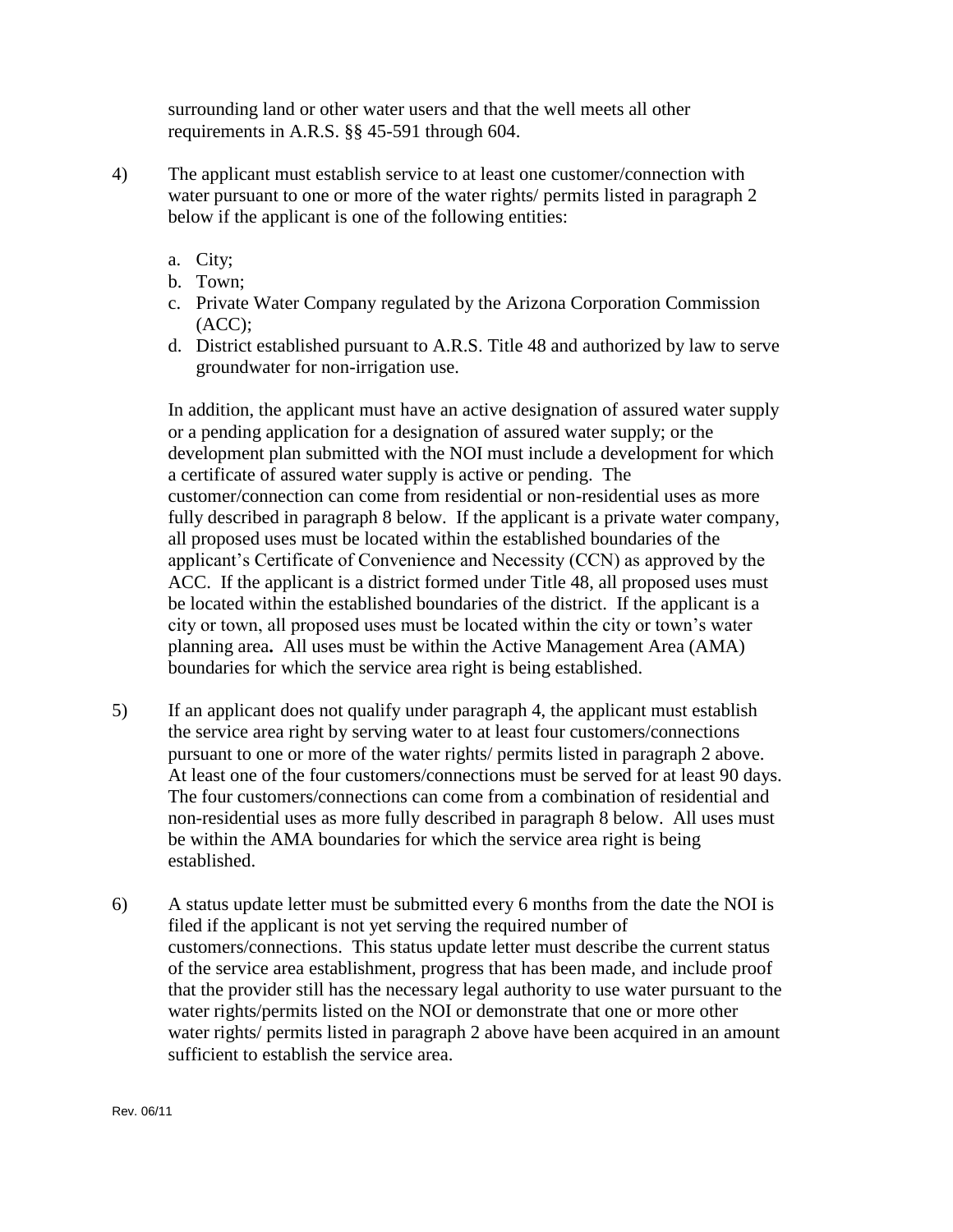- 7) In order to establish a service area right, water must be delivered to customers other than to the water provider applying to establish a new service area right. In other words, the water provider applying for the service area right cannot serve itself and count that service as a customer/ connection, except in the case of model homes as described in paragraph 8b below.
- 8) Customers/connections may include, but are not limited to, the following:
	- a. Construction water associated with a development included in the development plan submitted with the NOI may be counted as one customer/connection. Construction water must be used on-site at the same location for which the new service area is being established. Typical construction uses may include water used for site preparation, grading, home construction, amenity construction, or dust control. Construction water will count as one customer/connection, even if more than one contractor with more than one meter each uses water for construction purposes.
	- b. Each model home will count as one customer/connection. Each model home must be located on a separate parcel with a separate water meter installed. Common ownership is allowed as long as the homes will eventually be sold to different owners.
	- c. A golf course facility (including the golf course, driving range, country club, maintenance facility, restaurant, etc.) will count as one customer/ connection.
	- d. A commercial or industrial use will count as one customer/connection per commercial/industrial owner.

This is not a comprehensive list of acceptable customers to be used for service area establishment. If an applicant has other potential customers, the Department strongly encourages the applicant to discuss the acceptability of these alternative customers with AMA staff prior to filing the NOI with the AMA.

- 9) The allotments of the rights or permits used to establish the service area right cannot be exceeded. Additional rights or permits must be obtained if it reasonably appears that the rights or permits will be inadequate to serve the needs of the development prior to classification as a service area.
- 10) All water withdrawn must be measured using a measuring device and measuring method approved by the Department. See Arizona Administrative Codes R12-15- 901, 903.

**The application fee for the Final Petition to Establish of a New Service Area Right is \$1,000. Total fees for this application are based upon an hourly billable rate, which can be found on the ADWR web site @www.azwater.gov. If the costs of reviewing your application exceed \$1,000, you will be invoiced for the difference, up to a maximum total fee of \$10,000. Payment may be made by cash, check, or credit card (if you wish to pay by credit card, please contact the Groundwater Permitting and Wells Program at 602-771- 8527). Checks should be made payable to the Arizona Department of Water Resources. In addition to the hourly application fee, the applicant must pay any review-related costs associated with the application and the actual cost of mailing or publishing any legal notice of the application or any notice of a pre-decision**